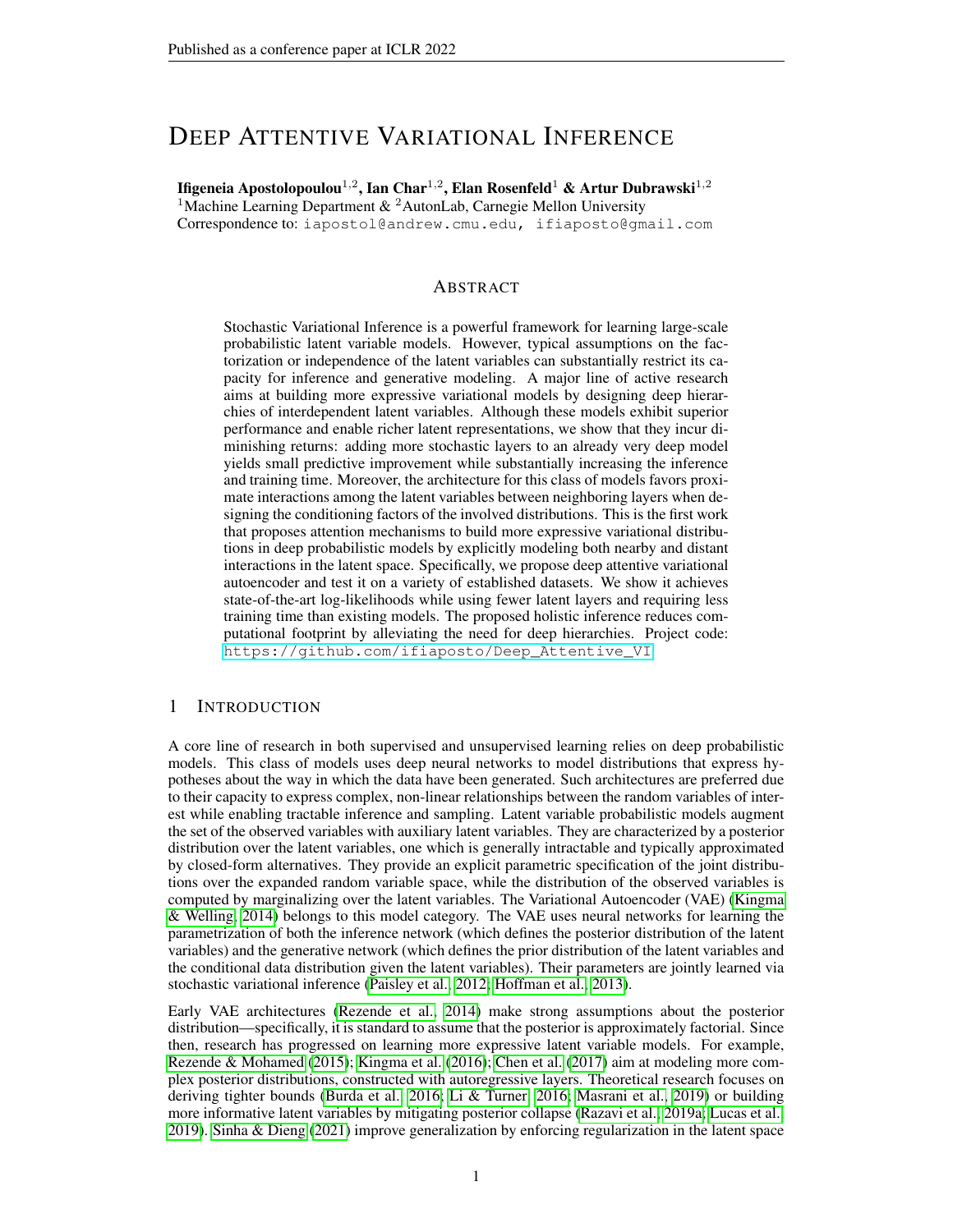for semantics-preserving transformations of the data. Taking a different approach, hierarchical VAEs [\(Gulrajani et al., 2017;](#page-10-5) [Sønderby et al., 2016;](#page-11-6) [Maaløe et al., 2019;](#page-11-7) [Vahdat & Kautz, 2020;](#page-11-8) [Child,](#page-9-2) [2020\)](#page-9-2) leverage increasingly deep and interdependent layers of latent variables, similar to how subsequent layers in a discriminative network are believed to learn increasingly abstract representations of the data. These architectures exhibit superior generative and reconstructive capabilities since they allow for modeling of much richer structures in the latent space.

Previous work overlooks the effect of long-range correlations among the latent variables. In this work, we propose to restructure common hierarchical, convolutional VAE architectures in order to increase the receptive field of the variational distributions. We first provide experimental evidence that conditional dependencies in deep probabilistic hierarchies may be implicitly disregarded by current models. Subsequently, we propose a decomposed, attention-guided scheme that allows a long-range flow of both the latent and the observed information both across different, potentially far apart, stochastic layers and within the same layer and we investigate the importance of each proposed change through extensive ablation studies. Finally, we demonstrate that our model is both computationally more economical and can attain state-of-the-art performance across a diverse set of benchmark datasets.

## <span id="page-1-2"></span>2 PROPOSED MODEL

#### 2.1 DEEP VARIATIONAL INFERENCE

A latent variable generative model defines the joint distribution of a set of observed variables,  $x \in$  $\mathbb{R}^D$ , and auxiliary latent variables, z, coming from a prior distribution  $p(z)$ . To perform inference, the marginal likelihood of the distribution of interest,  $p(x)$ , can be computed by integrating out the latent variables:

<span id="page-1-1"></span>
$$
p(\boldsymbol{x}) = \int p(\boldsymbol{x}, \boldsymbol{z}) \, d\boldsymbol{z}.\tag{1}
$$

Since this integration is generally intractable, a lower bound on the marginal likelihood is maximized instead. This is done by introducing an approximate posterior distribution  $q(z | x)$  and applying Jensen's inequality:

$$
\log p(\mathbf{x}) = \log \int p(\mathbf{x}, \mathbf{z}) d\mathbf{z} = \log \int \frac{q(\mathbf{z} \mid \mathbf{x})}{q(\mathbf{z} \mid \mathbf{x})} p(\mathbf{x}, \mathbf{z}) d\mathbf{z} \ge \int q(\mathbf{z} \mid \mathbf{x}) \log \left[ \frac{p(\mathbf{x} \mid \mathbf{z}) p(\mathbf{z})}{q(\mathbf{z} \mid \mathbf{x})} \right] d\mathbf{z}
$$
  
\n
$$
\implies \log p(\mathbf{x}) \ge \mathbb{E}_{q(\mathbf{z} \mid \mathbf{x})} [\log p(\mathbf{x} \mid \mathbf{z})] - D_{KL}(q(\mathbf{z} \mid \mathbf{x}) \parallel p(\mathbf{z})), \tag{2}
$$

where  $\theta$ ,  $\phi$  parameterize  $p(x, z; \theta)$  and  $q(z | x; \phi)$  respectively. For ease of notation, we omit  $\theta$ ,  $\phi$  in the derivations. This objective is called the Evidence Lower BOund (ELBO) and can be optimized efficiently for continuous  $z$  via stochastic gradient descent [\(Kingma & Welling, 2014;](#page-10-0) [Rezende et al., 2014\)](#page-11-1).

For ease of implementation, it is common to assume that both  $q(z | z)$  and  $p(z)$  are fully factorized Gaussian distributions. However, this assumption may be too limiting in cases of complex underlying distributions. To compensate for this modeling constraint, many works focus on stacking and improving the stability of multiple layers of stochastic latent features which are partitioned in groups such that  $z = \{z_1, z_2, \ldots, z_L\}$ , where L is the number of such groups [\(Rezende et al., 2014;](#page-11-1) [Gul](#page-10-5)[rajani et al., 2017;](#page-10-5) [Kingma et al., 2016;](#page-10-2) [Sønderby et al., 2016;](#page-11-6) [Maaløe et al., 2019;](#page-11-7) [Vahdat & Kautz,](#page-11-8) [2020;](#page-11-8) [Child, 2020\)](#page-9-2). Our work builds on architectures of bidirectional inference with a deterministic bottom-up pass. The schematic diagram of a stochastic layer in such a deep variational model is depicted in Figure [1.](#page-2-0) In a bidirectional inference architecture with a deterministic bottom-up pass (left part in Figure [1a\)](#page-2-0), posterior sampling is preceded by a sequence of non-linear transformations,  $T_l^q$ , of the evidence, x, i.e.,  $h_l = T_l^q(h_{l+1})$ , with  $h_{L+1} = x$ . The inference  $q(z | x)$  and generative  $p(z)$  network decompose in an identical topological ordering:  $q(z | x) = \prod_l q(z_l | x, z_{\lt l})$  and  $p(z) = \prod_l p(z_l \mid z_{l})$ . The top-down pass (right part in Figure [1a\)](#page-2-0) generates the posterior samples z that feed the conditional data distribution  $p(x \mid z)$ .

#### <span id="page-1-0"></span>2.2 MOTIVATION

[Kingma et al.](#page-10-2) [\(2016\)](#page-10-2) proposed a strongly connected directed probabilistic graphical model for the generative and inference network, so that each variable depends on all the previous in the hierarchy: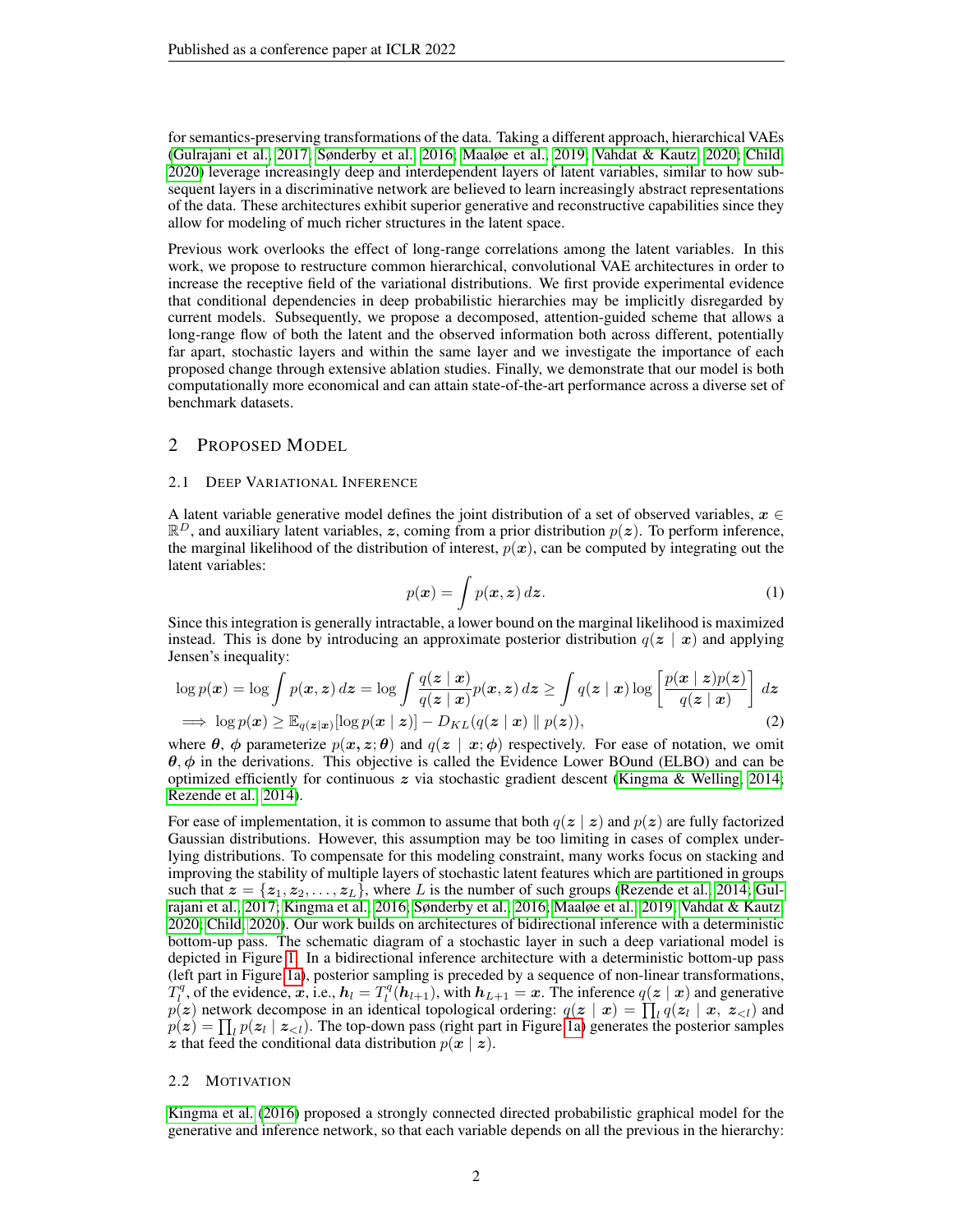<span id="page-2-0"></span>

Figure 1: **Computational graph of the** *l***-th variational layer in a hierarchy.** The numbers denote the order of the computations. The inference path forms the posterior  $q(z_l | x, z_{\le l})$  given the condition  $c_l^q$ . The generative path forms the prior  $p(z_l | z_{l})$  given the condition  $c_l^p$ .  $c_l^p$  represents context information that consists of both deterministic features and latent samples with  $c_0^p$  being a constant.  $h_l$  represents hidden features of the data with  $h_{L+1} \equiv x$ . Multiple such blocks are stacked.  $p(x \mid z)$  receives the sample  $z_L$  and the context  $c_L^p$  of the last layer. The  $\oplus$  symbol denotes a module responsible for combining two streams of features. In Figure [1a,](#page-2-0) the layer is connected only with the adjacent layers in the hierarchy. Latent information of earlier layers  $z_{\lt l-1}$  is carried through  $c_{l-1}^p$ . In Figure [1b,](#page-2-0) the layer is connected with all the layers below (above) at the bottomup pass (top-down pass). The ResNet transformations are extended to produce key  $k$  and query s feature maps. The generative network queries the layers of the generative network (inference network) above (below) to identify the most relevant conditioning factors of the prior (posterior) according to attention scores computed by the attention modules (see Figure [2\)](#page-3-0).

 $p(\mathbf{z}_l | \mathbf{z}_{l})$ . Similarly, for the inference model:  $q(\mathbf{z}_l | \mathbf{x}, \mathbf{z}_{l})$ . This is in contrast to other works [\(Sønderby et al., 2016\)](#page-11-6) that consider statistical dependencies between successive layers only, i.e.,  $p(z_l | z_{l-1})$ . [Maaløe et al.](#page-11-7) [\(2019\)](#page-11-7) also highlight the importance of this modification. The longrange conditional dependencies are implicitly enforced via deterministic features that are mixed with the latent variables and propagated through the hierarchy (see feature  $c_l^p$  in Figure [1a\)](#page-2-0).

State-of-the-art models [\(Vahdat & Kautz, 2020;](#page-11-8) [Child, 2020\)](#page-9-2) leverage this fully-connected factorization and rely on the increased depth to improve performance and deliver results comparable to that of autoregressive models [\(Salimans et al., 2017\)](#page-11-9). However, by construction, very deep VAE architectures favor only proximate dependencies in the latent space, limiting longrange conditional dependencies between  $z_l$  and  $z_{\lt l-1}$  as depth increases. This means that in practice the network may no longer respect the factorization of the variational distributions  $p(z)$ 

#### <span id="page-2-1"></span>Table 1:  $-\log p(x)$  for varying depth  $L$  (bits/dim).

| Depth $(L)$ | bits/dim $\downarrow$ | $\Delta(\cdot)\%$ |  |
|-------------|-----------------------|-------------------|--|
| 2           | 3.50                  |                   |  |
|             | 3.26                  | $-6.8$            |  |
| 8           | 3.06                  | $-6.1$            |  |
| 16          | 2.96                  | $-3.2$            |  |
| 30          | 2.91                  | $-1.7$            |  |
|             |                       |                   |  |

 $\prod_l p(\mathbf{z}_l | \mathbf{z}_{l})$  and  $q(\mathbf{z} | \mathbf{x}) = \prod_l q(\mathbf{z}_l | \mathbf{x}, \mathbf{z}_{l})$ , leading to sub-optimal performance.

Table [1](#page-2-1) reports the absolute and relative decrease in the negative log-likelihood (in bits per dimension) as one increases the number of stochastic layers in an NVAE (Vahdat  $\&$  Kautz, 2020). We observe that the predictive gains diminish as depth increases. We hypothesize that this may be because the effect of the latent variables of earlier layers diminishes as the context feature  $c_l^p$  traverses the hierarchy and is updated with latent information from subsequent layers.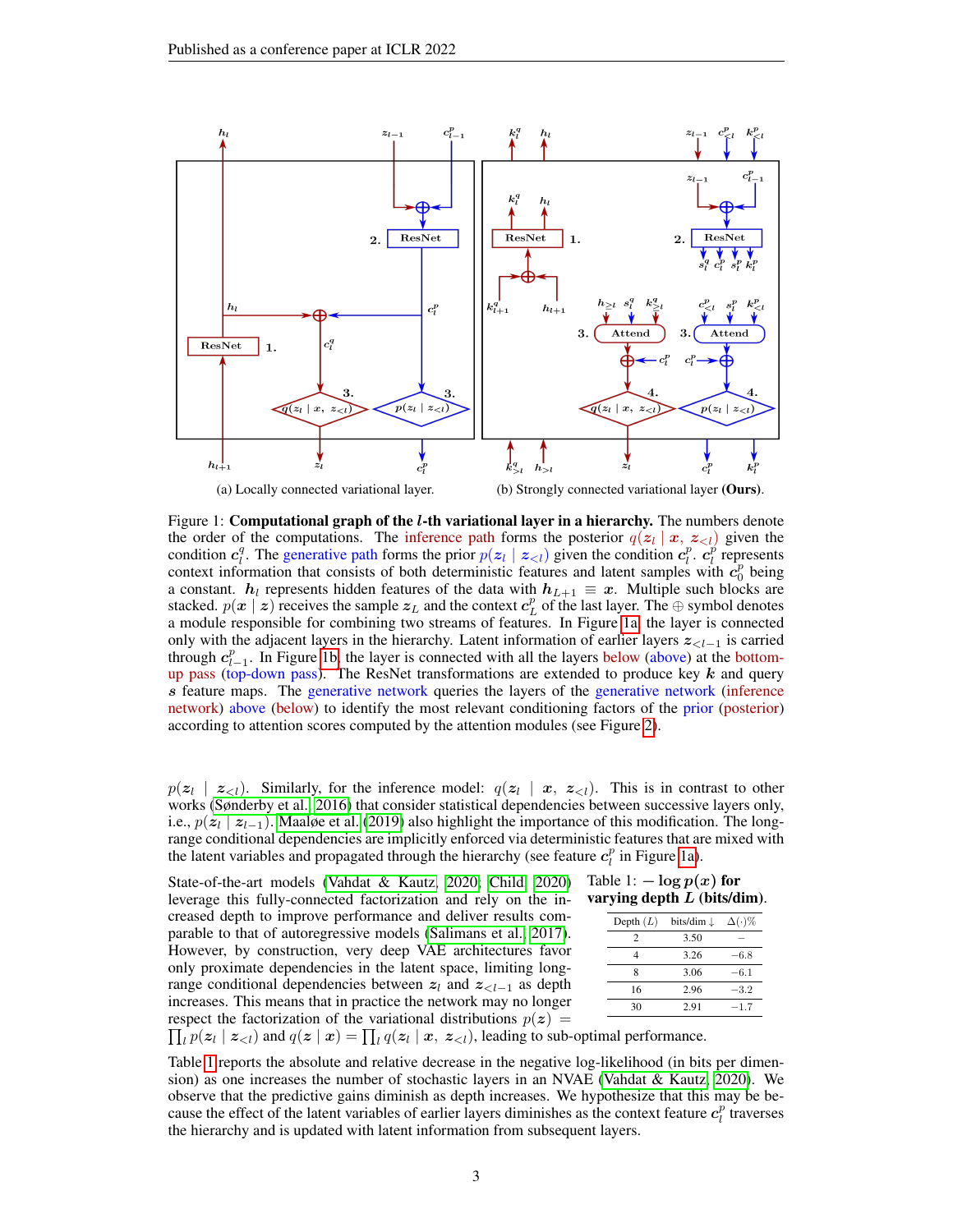In this work, we improve the flexibility of the prior  $p(z)$  and posterior  $q(z | x)$  by designing more informative representations for the conditioning factors of the conditional distributions  $p(z_l | z_{\le l})$ and  $q(z_l | x, z_{\le l})$ . We do this by designing a hierarchy of densely connected stochastic layers that learn to attend to latent and observed information most critical to inference. Figure [1b](#page-2-0) is a graphical illustration of the proposed model.

#### 2.3 DEPTH-WISE ATTENTION

We first introduce depth-wise attention. This is the technical tool that allows our model to realize the strong couplings presented in Figure [1b](#page-2-0) and motivated in Section [2.2.](#page-1-0) The problem can be formulated as follows:

*Given a sequence*  $c_{ of  $l-1$$ *contexts, we need to construct a feature*  $\hat{\boldsymbol{c}}_l$  *that summarizes the information in*  $c_{\langle l \rangle}$  *that is most critical for a given task.*  $\hat{c}_l$  *and*  $c_m$  *are features of the same dimensionality:*  $\hat{c}_l \in \mathbb{R}^{\tilde{H} \times W \times C}$ *,*  $\omega_{\text{and}} c_m \in \mathbb{R}^{H \times W \times C}$ .

In our framework, this task is the construction of either prior (Section [2.4\)](#page-3-1) or posterior (Section [2.5\)](#page-4-0) beliefs of a variational layer in a deep VAE. Therefore, our architecture must be able to handle long context sequences of large dimensions  $H$  and  $W$ .

The task is characterized by a query feature  $s_l \in \mathbb{R}^{H \times W \times Q}$  of dimensionality Q with  $Q \ll$ C. Similarly,  $\boldsymbol{c}_m$  is represented by a key feature  $\mathbf{k}_m \in \mathbb{R}^{H \times W \times Q}$ . To reduce computational requirements, we treat each pixel independently <span id="page-3-0"></span>Figure 2: Attend $(c_{\leq l}, s_l, k_{\leq l})$  – a depth-wise **attention block.**  $c_{\leq l}$ ,  $k_{\leq l}$  are the sequences of  $l - 1$  contexts and corresponding keys with C and  $Q$  feature maps accordingly, while  $s_l$  is the query feature. The multiplication is applied to the inner matrix dimensions. The normalization of the softmax is applied to the last dimension, treating each pixel independently from the others.  $\boldsymbol{\alpha}_{\leq l} = {\{\alpha_{m \to l}\}}_{m=1}^{l-1}$  are the attention scores.



from the rest. This can equivalently be interpreted as concurrent processing of  $H \times W$  independent sequences of C-dimensional features. The feature maps  $\hat{c}_l(i,j) \in \mathbb{R}^C$  for pixels  $(i, j)$ , with  $1 \le i \le H, 1 \le j \le W$ , are computed in parallel.  $\hat{c}_i(i, j)$  depends only on pixel instances in  $c_{\le l}$  at the same location  $(i, j)$ , i.e,  $c_m(i, j)$  with  $m < l$ , and is given by:

$$
\hat{\mathbf{c}}_l(i,j) = \sum_{m < l} \alpha_{m \to l}(i,j) \mathbf{c}_m(i,j),\tag{3}
$$

$$
\boldsymbol{\alpha}_{m \to l}(i,j) = \frac{\exp(\boldsymbol{s}_l^T(i,j)\boldsymbol{k}_m(i,j))}{\sum_{m < l} \exp(\boldsymbol{s}_l^T(i,j)\boldsymbol{k}_m(i,j))}.
$$
\n(4)

In words, feature  $s_l(i,j) \in \mathbb{R}^Q$  queries the significance of feature  $c_m(i,j) \in \mathbb{R}^C$ , represented by  $k_m(i,j) \in \mathbb{R}^Q$ , to form  $\hat{c}_l(i,j) \in \mathbb{R}^C$ .  $\alpha_{m \to l}(i,j) \in \mathbb{R}$ , is the resulting relevance metric of the m−th term, with  $m < l$ , at pixel  $(i, j)$ . The overall procedure is denoted as  $\hat{c} = \text{Attend}(c_{\leq l}, s_l, k_{\leq l})$ , and is illustrated in Figure [2.](#page-3-0)

Finally, to improve training of models with very long sequences, we adopt the following variant of the normalization scheme proposed by [Chen et al.](#page-9-3) [\(2020\)](#page-9-3):

$$
\boldsymbol{c}_{<} \leftarrow \boldsymbol{c}_{<} t + \text{Gelu}(\text{LayerNorm}(\boldsymbol{c}_{<})),\tag{5}
$$

$$
\hat{\mathbf{c}}_l \leftarrow \hat{\mathbf{c}}_l + \text{Gelu}(\text{LayerNorm}(\hat{\mathbf{c}}_l)),\tag{6}
$$

where Gelu is the GELU non-linearity (Hendrycks  $\&$  Gimpel, 2016) and LayerNorm a layer normalization operation [\(Ba et al., 2016\)](#page-9-4).

#### <span id="page-3-1"></span>2.4 GENERATIVE MODEL

As shown in Figure [1a,](#page-2-0) the conditioning factor of the prior distribution at variational layer  $l$  is represented by context feature  $c_l^p \in \mathbb{R}^{H \times W \times C}$ . A convolution is applied on  $c_l^p$  to obtain parameters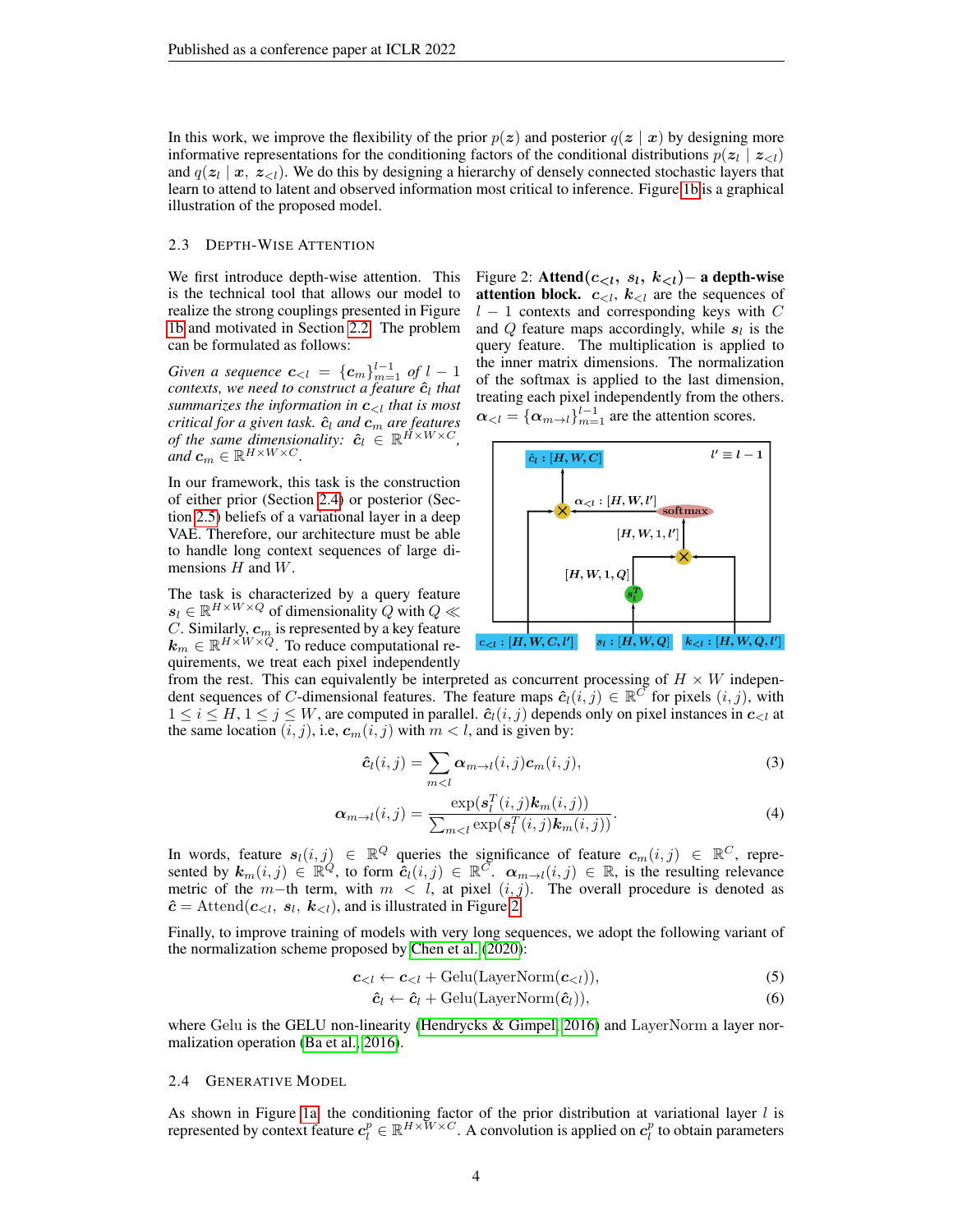$\theta$  defining the prior.  $c_l^p$  is a non-linear transformation of the immediately previous latent information  $z_{l-1}$  and prior context  $c_{\leq l-1}$  containing latent information from distant layers  $z_{\leq l-1}$ , such that  $c_l^p =$  $T_l^p(z_{l-1}\oplus c_{l-1}^p)$ .  $T_l^p(\cdot)$  is typically implemented as a cascade of ResNet cells [\(He et al., 2016a;](#page-10-7)[b\)](#page-10-8) and corresponds to the blue ResNet module in Figure [1a.](#page-2-0) The operator  $\oplus$  combines information from two branches in the network (e.g. by summation or concatenation).  $z_{l-1}$ ,  $c_{l-1}^p$  are passed in from the previous layer.

Due to the locality of the architecture, the signal from  $c_l^p$  may be dominated by that of  $z_{l-1}$ . To prevent this, we adopt direct connections between each pair of stochastic layers, as shown in Figure [1b.](#page-2-0) That is, variational layer l has direct access to prior context of all previous layers  $c_{\leq l}^p$  accompanied by keys  $k_{\leq l}^p$ . This means each variational layer can actively determine the most important latent contexts when evaluating its prior beliefs. During training, the context, query, and key are jointly learned:

$$
[\boldsymbol{c}_l^p, \boldsymbol{s}_l^p, \boldsymbol{k}_l^p] \leftarrow T_l^p(\boldsymbol{z}_{l-1} \oplus \boldsymbol{c}_{l-1}^p). \tag{7}
$$

We initially let variational layer l rely on nearby dependencies captured by  $c_l^p$ . During training, the we initially let variational layer  $i$  fely on hearby dependencies captured by  $e_i$ . During training, the prior is progressively updated with the holistic context  $\hat{e}_i^p$  via a residual connection [\(Wang et al.,](#page-12-0) [2018;](#page-12-0) [Bachlechner et al., 2021\)](#page-9-5):

$$
\hat{\boldsymbol{c}}_l^p \leftarrow \text{Attention}(\boldsymbol{c}_{\langle l}^p, \boldsymbol{s}_l^p, \boldsymbol{k}_{\langle l}^p), \tag{8}
$$

$$
\hat{\boldsymbol{c}}_l^p \leftarrow \boldsymbol{c}_l^p + \gamma_l^p \hat{\boldsymbol{c}}_l^p,\tag{9}
$$

where  $\gamma_l^p \in \mathbb{R}$  is a learnable scalar parameter initialized to zero,  $c_{\langle l}^p = \{c_m^p\}_{m=1}^{l-1}$  with  $c_m^p \in$  $\mathbb{R}^{H\times W\times C}$ ,  $\boldsymbol{s}_l^p\in\mathbb{R}^{H\times W\times Q}$ ,  $\boldsymbol{k}_{< l}^p=\{\boldsymbol{k}_m^p\}_{m=1}^{l-1}$  with  $\boldsymbol{k}_m^p\in\mathbb{R}^{H\times W\times Q}$ , and  $Q\ll C$ .

#### <span id="page-4-0"></span>2.5 INFERENCE MODEL

As shown in Figure [1a,](#page-2-0) the conditioning context  $c_l^q$  of the posterior distribution results from combining deterministic factor  $h_l$  and stochastic factor  $c_l^p$  provided by the decoder:  $c_l^q = h_l \oplus c_l^p$ . To improve inference, we let layer's l encoder use both its own  $h<sub>l</sub>$  and all subsequent hidden representations  $h_{\geq l}$ , as shown in Figure [1b.](#page-2-0) This modification can also be viewed as skip connections which selectively connect each layer with representations closer to the data helping deep signal propagation. As in the generative model, the bottom-up path is extended to emit low dimensional key features  $\boldsymbol{k}_{l}^{q}$  which represent hidden features  $\boldsymbol{h}_{l}$ :

$$
[\boldsymbol{h}_l, \boldsymbol{k}_l^q] \leftarrow T_l^q(\boldsymbol{h}_{l+1} \oplus \boldsymbol{k}_{l+1}^q). \tag{10}
$$

Prior works [\(Sønderby et al., 2016;](#page-11-6) [Vahdat & Kautz, 2020\)](#page-11-8) have sought to mitigate against exploding  $D_{KL}$  in Equation [2](#page-1-1) by using parametric coordination between the prior and posterior distributions. Motivated by this insight, we seek to establish further communication between them. We accomplish this by allowing the generative model to choose the most explanatory features in  $h_{\geq l}$  by generating query feature  $s_i^q$ . Finally, the holistic conditioning factor for the posterior is:

$$
\hat{\boldsymbol{c}}_l^q \leftarrow \text{Attend}(\boldsymbol{h}_{\geq l}, \ \boldsymbol{s}_l^q, \ \boldsymbol{k}_{\geq l}^q). \tag{11}
$$

The detailed description is deferred to Appendix A.1. Inference on the model is also summarized in Appendix A.3.

#### <span id="page-4-1"></span>2.6 SPATIALLY ATTENTIVE VARIATIONAL LAYERS

In Sections [2.4](#page-3-1) and [2.5,](#page-4-0) we allowed the perceptive field of each pixel at layer  $l$  to encompass only pixels at the same locations in earlier layers during inference. In order to fully capture distant dependencies in the latent space, we still need to coordinate portions of information in the spatial domain. To increase the computational efficiency of our model, this occurs at a second stage. Conceptually, this two-step procedure resembles the factorized attention of efficient transformers [\(Child et al.,](#page-9-6) [2019\)](#page-9-6), albeit deep variational models are inherently amenable to a different, inter-layer and intralayer, decomposition. This observation decreases the time and memory complexity of the long-range operations for computing the attention scores from  $\mathcal{O}(L^3 \times W^2 \times H^2)$  to  $\mathcal{O}(L^2 + L \times W^2 \times H^2)$ , while still providing inference with holistic information. To accomplish this, we interleave spatially non-local blocks [\(Wang et al., 2018\)](#page-12-0) with the convolutions in the residual cells of the ResNet modules in Figure [1,](#page-2-0) as shown in Figure 3 in Appendix. The exact formulation is similar to that of [Wang](#page-12-0) [et al.](#page-12-0) [\(2018\)](#page-12-0) and is provided in Appendix A.2.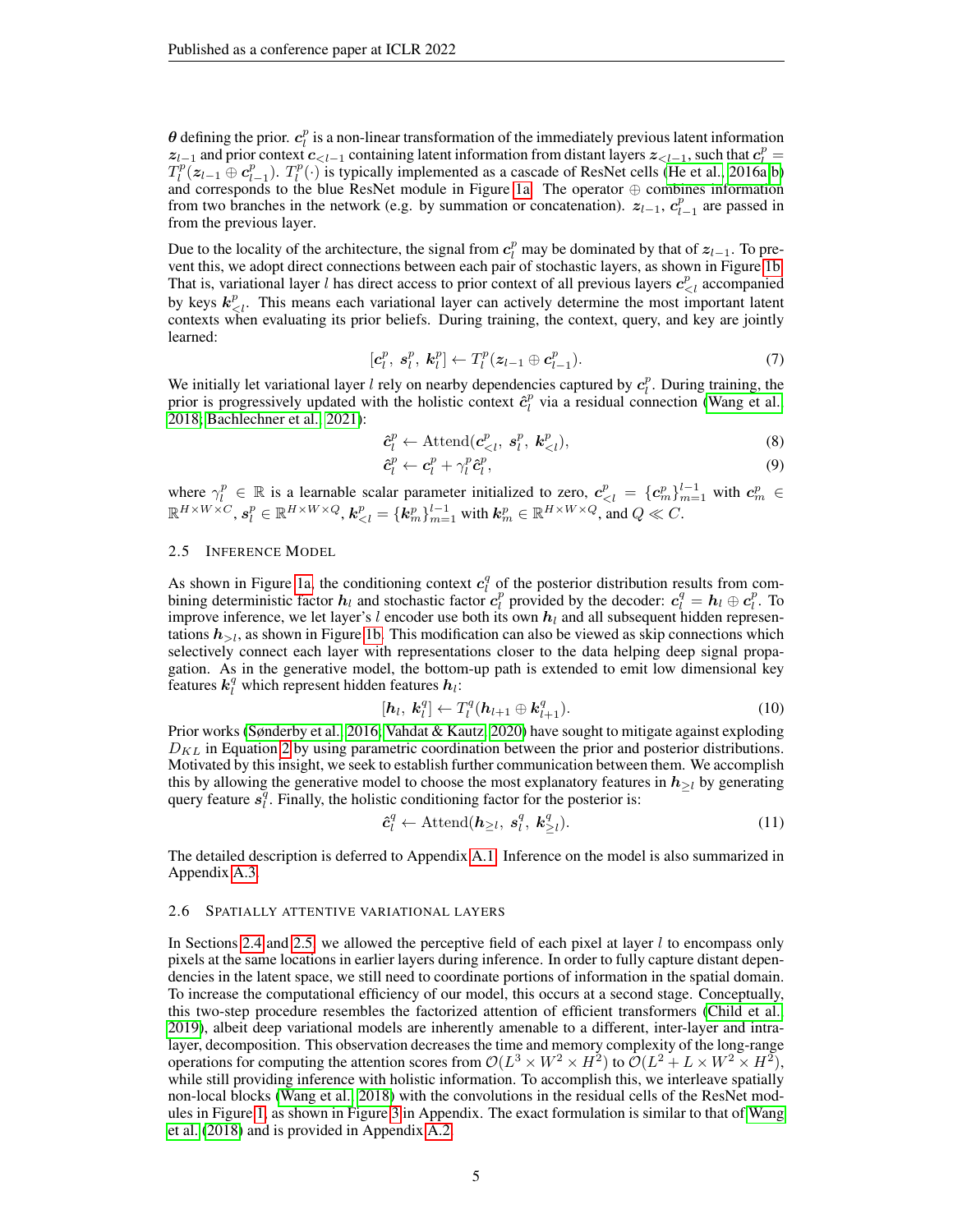# 3 EXPERIMENTAL STUDIES

We conduct three series of experiments. In the first set of experiments (Section [3.1.1\)](#page-5-0), we apply the attentive variational path proposed in this paper on VAEs that are trained on two datasets of binary images: the dynamically binarized MNIST and OMNIGLOT. In Section [3.1.2,](#page-5-1) we investigate the effectiveness of the proposed techniques on large-scale latent spaces that are used for generating the CIFAR-10 natural images. Qualitative results are provided in Appendices E (plot of KL divergence per layer), F (visualization of attention patterns), and G (novel samples and image reconstructions). Finally, in Section [3.2](#page-7-0) we conduct an ablation study and report the benefits of each proposed attention module separately. All hyperparameters for experiments are available in Appendix B. We note here that we choose to not use spectral regularization, and we find this does not compromise training stability of our model (in contrast to results reported by Vahdat  $\&$  Kautz [\(2020\)](#page-11-8)). The fact that our model is able to achieve better performance without this regularization may indicate that the attention operations help stabilize training.

## 3.1 MAIN QUANTITATIVE RESULTS

## <span id="page-5-0"></span>3.1.1 APPLICATION ON BINARY IMAGES

Datasets. We evaluate the models on two benchmark datasets: MNIST [\(LeCun et al., 1998\)](#page-10-9), a dataset of  $28 \times 28$  images of handwritten digits, and OMNIGLOT [\(Lake et al., 2013\)](#page-10-10), an alphabet recognition dataset of  $28 \times 28$  images. For convenience, we add two zero pixels to each border of the training images. In both cases, the observations are dynamically binarized by being resampled from the normalized real values using a Bernoulli distribution after each epoch, as suggested by [Burda](#page-9-1) [et al.](#page-9-1) [\(2016\)](#page-9-1), which prevents over-fitting. We use the standard splits of MNIST into 60,000 training and 10,000 test examples, and of OMNIGLOT into 24,345 training and 8,070 test examples.

Set-up. For both datasets, we use a hierarchy of  $L = 15$  variational layers. We use a Bernoulli distribution in the image decoder. In the generative model a non-local block is inserted at the end of the module responsible for combining the context with the latent sample provided by the previous layer. In the inference layer, a non-local block is inserted at the end of the module responsible for concatenating the deterministic, data-dependent features of the bottom-up pass and the context containing latent information that is provided by the generative model. Non-local blocks are also inserted at the post-processing cells, at the end of the variational hierarchy and right before the layers that implement the data distribution (see Appendix B for details). MNIST images are downsampled twice before being passed to the hierarchy leading to latent spaces of spatial dimension  $8 \times 8$  while the OMNIGLOT images are downsampled only once resulting to  $16 \times 16$  latent spaces.

Results. Table [2](#page-6-0) reports the estimated marginal likelihood of our model along with the performance achieved by state-of-the-art models. We observe that in both datasets, holistic variational inference consistently improves performance. More importantly, our model outperforms models that increase the flexibility of the variational posterior by making use of normalizing flows [\(Kingma et al., 2016\)](#page-10-2) or the data distribution by making use of autoregressive decoders [\(Chen et al., 2017\)](#page-9-0). The use of autoregressive layers is a model refinement orthogonal to ours and it could potentially further improve the results presented in Table [2.](#page-6-0) The architecture closest to ours is NVAE [\(Vahdat & Kautz,](#page-11-8) [2020\)](#page-11-8), and the performance gap can be solely attributed to long-range inference operations described in Sections [2.4,](#page-3-1) [2.5,](#page-4-0) and [2.6.](#page-4-1)

## <span id="page-5-1"></span>3.1.2 APPLICATION ON NATURAL IMAGES

**Dataset.** CIFAR-10 is a dataset of  $32 \times 32$  natural images. The raw pixel values are first scaled to  $[-1, 1]$ .

**Set-up.** For CIFAR-10, we use a hierarchy of  $L = 16$  variational layers. We use a mixture of discretized Logistic distributions [\(Salimans et al., 2017\)](#page-11-9) for the data distribution. We use the spatially non-local residual cells of Figure 3 in both the generative and inference network of each layer. Nonlocal blocks are also inserted at the pre-processing blocks, at the beginning of the bottom-up pass (see Appendix B for details). CIFAR-10 images are downsampled only once resulting to  $16 \times 16$ latent spaces. We note that it helps optimization if we bound the log of the prior standard deviation such that  $\log \sigma_p \ge -1.0$ , yielding less confident prior assumptions. We also empirically find that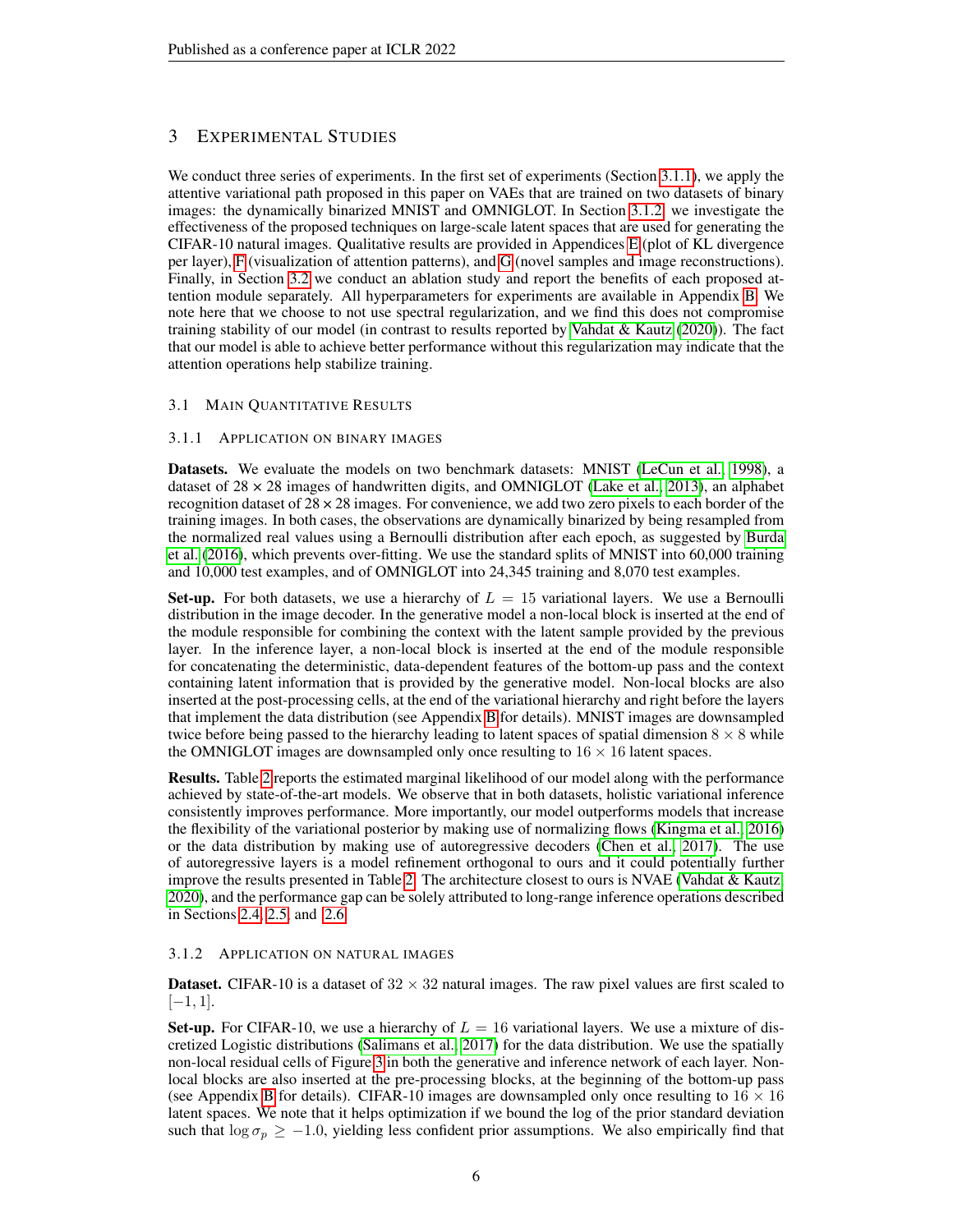<span id="page-6-0"></span>Table 2: Dynamically binarized MNIST [\(Burda et al., 2016\)](#page-9-1) and OMNIGLOT [\(Lake et al., 2013\)](#page-10-10) performance on the test set. All models except for IWAE are trained with a single importance sample. IWAE is trained with 50 importance samples. The marginal loglikelihood is estimated with 500 importance samples. Attentive VAE outperforms all state-of-the-art VAEs with or without autoregressive components.

| Model                                    | $\log p(x) > \uparrow$ |                 |
|------------------------------------------|------------------------|-----------------|
|                                          | <b>MNIST</b>           | <b>OMNIGLOT</b> |
| <b>Attentive VAE (ours)</b>              | $-77.63$               | $-89.50$        |
| NVAE (Vahdat & Kautz, 2020)              | $-78.01$               | $-90.18$        |
| MAE (Ma et al., 2019)                    | $-77.98$               |                 |
| BIVA (Maalge et al., 2019)               | $-78.41$               | $-93.54$        |
| PixelVAE++ (Sadeghi et al., 2019)        | $-78.00$               |                 |
| DVAE <sub>++</sub> (Vahdat et al., 2018) | $-78.49$               |                 |
| VampPrior (Tomczak & Welling, 2018)      | $-78.45$               | $-89.76$        |
| SA-VAE (Kim et al., 2018)                |                        | $-90.05$        |
| Lossy VAE (Chen et al., $2017$ )         | $-78.53$               | $-89.83$        |
| Ladder VAE (Sønderby et al., 2016)       | $-81.74$               | $-102.11$       |
| IAF-VAE (Kingma et al., 2016)            | $-79.10$               |                 |
| DVAE (Rolfe, 2017)                       | $-81.01$               | $-97.43$        |
| Conv DRAW (Gregor et al., 2016)          |                        | $-91.00$        |
| IWAE (Burda et al., $2016$ )             | $-82.90$               | $-103.38$       |

adding Gaussian noise with  $\sigma_{noise} = 0.001$  in both the log of the prior scale log  $\sigma_p$  and the posterior scale  $\log \sigma_a$  helps network's generalization.

Results. Table [3](#page-6-1) shows the performance of the proposed model both among other VAEs and other purely generative models. As we can see, attention-guided variational inference is conducive to building more informative latent spaces, rendering the model the best performing in its class. This claim is further corroborated by qualitative results in Appendix E. We can see there that the attentiondriven skip connections mitigate posterior collapse by activating early layers in the hierarchy. Moreover, our model closes the performance gap between VAEs and expensive generative models that rely on fully-autoregressive distributions. Finally, it is possible our results in Table [3](#page-6-1) could be improved by considering deeper hierarchies.

<span id="page-6-1"></span>Table 3: CIFAR-10 [\(Krizhevsky et al., 2009\)](#page-10-14) performance on the test set. The marginal loglikelihood is estimated with 100 importance samples. A shallower Attentive VAE outperforms all state-of-the-art VAEs with or without autoregressive components. Attentive VAE performs on par with fully autoregressive generative models. However, it permits fast sampling that requires a single network evaluation per sample as opposed to  $D$ , where  $D$  the dimension of the data distribution.

| Model                                       | VAE | Depth $(L)$ | Autoregressive Decoder | $-\log p(x) \leq$ (bits/dim) $\downarrow$ |
|---------------------------------------------|-----|-------------|------------------------|-------------------------------------------|
| Attentive VAE (ours) trained for 400 epochs |     | 16          |                        | 2.82                                      |
| Attentive VAE (ours) trained for 500 epochs |     | 16          |                        | 2.81                                      |
| Attentive VAE (ours) trained for 900 epochs |     | 16          |                        | 2.79                                      |
| Very Deep VAE (Child, 2020)                 |     | 45          |                        | 2.87                                      |
| NVAE (Vahdat & Kautz, 2020)                 |     | 30          |                        | 2.91                                      |
| BIVA (Maaløe et al., 2019)                  |     | 15          |                        | 3.08                                      |
| IAF-VAE (Kingma et al., 2016)               |     | 12          |                        | 3.11                                      |
| $\delta$ -VAE (Razavi et al., 2019a)        |     |             |                        | 2.83                                      |
| PixelVAE++ (Sadeghi et al., 2019)           |     |             |                        | 2.90                                      |
| Lossy VAE (Chen et al., 2017)               |     |             |                        | 2.95                                      |
| MAE (Ma et al., 2019)                       |     |             |                        | 2.95                                      |
| PixelCNN++ (Salimans et al., 2017)          |     |             |                        | 2.92                                      |
| PixelSNAIL (Chen et al., 2018)              |     |             |                        | 2.85                                      |
| Image Transformer (Parmar et al., 2018)     |     |             |                        | 2.90                                      |
| Sparse Transformer (Child et al., 2019)     |     |             |                        | 2.80                                      |

In Table [4,](#page-7-1) we compare the computing demands for training our model with the one of the other two most competitive VAEs presented in Table [3.](#page-6-1) As we see, our 16-layer VAE requires almost 3/5 of the GPU hours needed for training a 30-layer NVAE, while still outperforming the more efficient VAE of [Child](#page-9-2) [\(2020\)](#page-9-2). In this work, we implement full rank matrices for the self-attention scores of the spatially non-local residual cells. Efficient attention approximations such as those proposed by [Child](#page-9-6) [et al.](#page-9-6) [\(2019\)](#page-9-6) and [Choromanski et al.](#page-9-8) [\(2021\)](#page-9-8) could further reduce the computational requirements of our models and are left as future work. This suggestion is also bolstered by our findings in Appendix F, where we observe that the spatial attention maps are sparse and highly structured.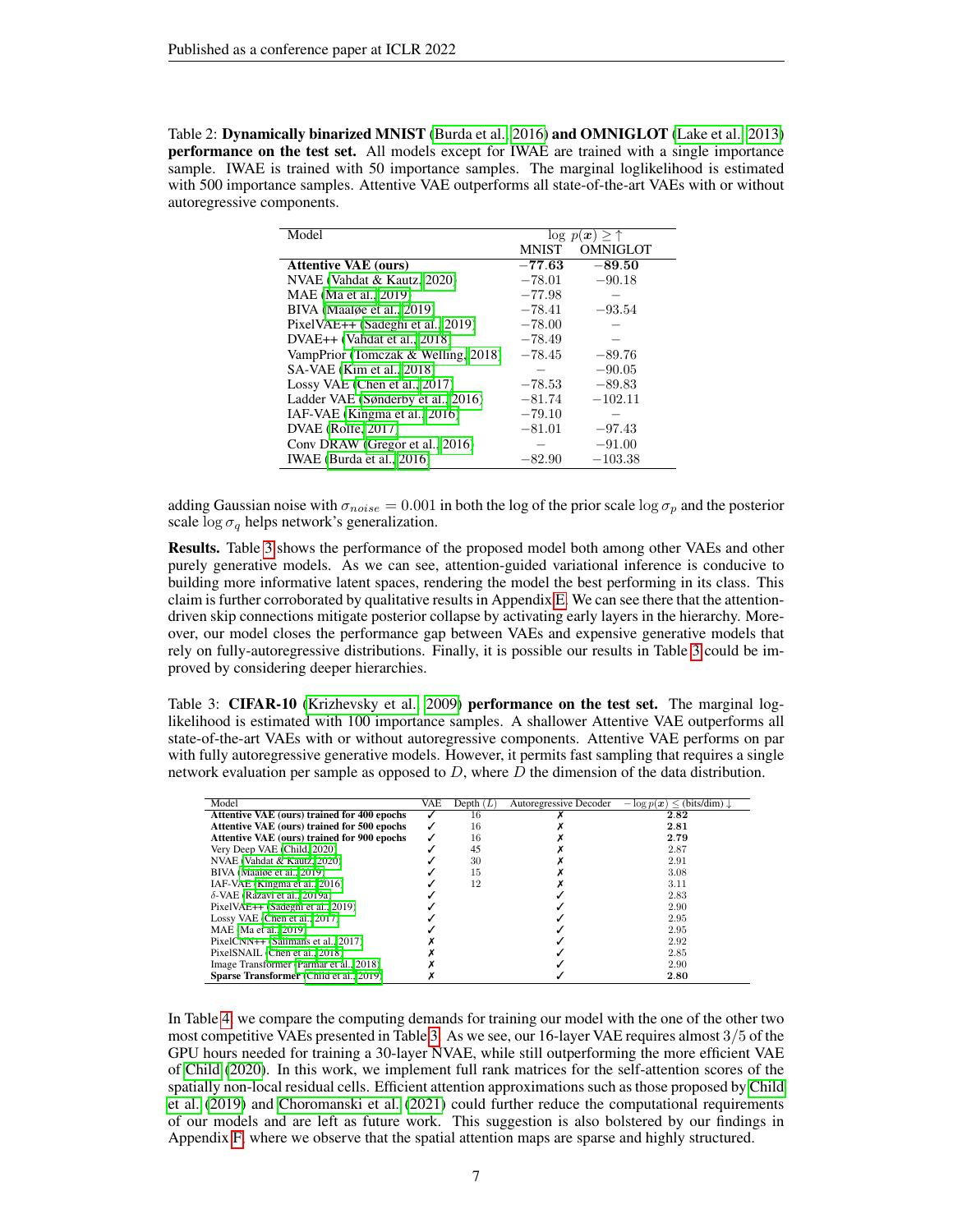<span id="page-7-1"></span>Table 4: Comparison of the computational requirements for training deep state-of-the-art VAE models. All models are trained on 32GB V100 GPUs. The additional cost for computing the attention scores is compensated by the smaller number of stochastic layers in the hierarchy without sacrificing the generative capacity of the model, see Table [3.](#page-6-1)

| Model                            | batch size / $GPU$ # $GPUs$ |   | <b>Training Time</b> | Total GPU hours |
|----------------------------------|-----------------------------|---|----------------------|-----------------|
| Attentive VAE (ours), 400 epochs | 32                          |   | 68 hours             | 272             |
| Attentive VAE (ours), 500 epochs | 32                          | 4 | 84 hours             | 336             |
| Attentive VAE (ours), 900 epochs | 32                          | 4 | 152 hours            | 608             |
| <b>NVAE</b>                      | 32                          |   | 55 hours             | 440             |
| Very Deep VAE                    | 32                          |   | 6 days               | 288             |

## <span id="page-7-0"></span>3.2 ABLATION STUDY

To verify the effectiveness on the performance of the different attention schemes proposed in Section [2,](#page-1-2) we conduct comprehensive ablation studies on architectures of a variable number of stochastic layers on the CIFAR-10 dataset. We incrementally add different combinations of the proposed attention components of Sections [2.4,](#page-3-1) [2.5,](#page-4-0) [2.6](#page-4-1) in the NVAE architecture and we evaluate their impact on the estimated marginal likelihood reported in bits per dimension. Our results are shown in Table [5.](#page-7-2) We make the following observations:

- Regardless of the number of stochastic layers in the hierarchy, we observe improvement over the baseline model (Case 1 vs Case 8 and Case 9 vs Case 16 in Table [5\)](#page-7-2).
- We notice that a 8-layer architecture that employs an attention mechanism in both the generative network and the inference counterpart of the model (Case 8 in Table [5\)](#page-7-2) almost reaches the performance level of the baseline 16-layer architecture (Case 9 in Table [5\)](#page-7-2). This fact indicates that our model results in a better utilization of the latent space. This is orthogonal to other works which aim at improvement by stabilizing deeper architectures instead.
- The effect of the spatially attentive stochastic layers is larger in the shallower architecture (Case 1 vs Case 2 and Case 9 vs Case 10 in Table [5\)](#page-7-2). This may be because some loss of the latent information is compensated by additional layers. However, the total improvement yielded by the depth-wise attention modules is larger in the deeper architecture, highlighting the importance of the inter-layer connectivity when constructing the prior and the posterior of each layer. The inter-layer connectivity is also visualized in Figures 10, 11 in Appendix F, where it is confirmed that the model learns to attend to context information that lies in distant layers of the model to improve performance.

Finally, supplementary ablations on other architectural choices of our model are provided in Appendix D.

| Depth $(L)$ | Case             | Depth-wise generative<br>Section 2.4 | Depth-wise inference<br>Section 2.5 | Non-local residual cells<br>Section 2.6 | # Parameters $(\times 10^6)$ | $-\log p(x) \leq$ (bits/dim) $\downarrow$ |
|-------------|------------------|--------------------------------------|-------------------------------------|-----------------------------------------|------------------------------|-------------------------------------------|
|             | 1.               |                                      |                                     |                                         | 39.473                       | 3.062                                     |
|             | ◠<br>، ئە        |                                      |                                     |                                         | 44.585                       | 2.998                                     |
|             | 3.               |                                      |                                     |                                         | 44.716                       | 3.019                                     |
| 8           | 4.               |                                      |                                     |                                         | 50.471                       | 2.98                                      |
|             | 5.               |                                      |                                     |                                         | 46.3                         | 3.034                                     |
|             | 6.               |                                      |                                     |                                         | 52.151                       | 2.985                                     |
|             | ,,               |                                      |                                     |                                         | 51.925                       | 2.986                                     |
|             | 8.               |                                      |                                     |                                         | 58.451                       | 2.963                                     |
|             | $\overline{9}$ . |                                      |                                     |                                         | 79.206                       | 2.939                                     |
|             | 10.              |                                      |                                     |                                         | 89.602                       | 2.912                                     |
|             | 11.              |                                      |                                     |                                         | 90.916                       | 2.918                                     |
| 16          | 12.              |                                      |                                     |                                         | 102.744                      | 2.872                                     |
|             | 13.              |                                      |                                     |                                         | 92.983                       | 2.92                                      |
|             | 14.              |                                      |                                     |                                         | 104.882                      | 2.905                                     |
|             | 15.              |                                      |                                     |                                         | 105.541                      | 2.861                                     |
|             | 16.              |                                      |                                     |                                         | 118.966                      | 2.823                                     |

<span id="page-7-2"></span>Table 5: A comparison of the effect of the attention operations in a deep variational model on the CIFAR-10 dataset. The NVAE [\(Vahdat & Kautz, 2020\)](#page-11-8) is used as a baseline case (no attention operation).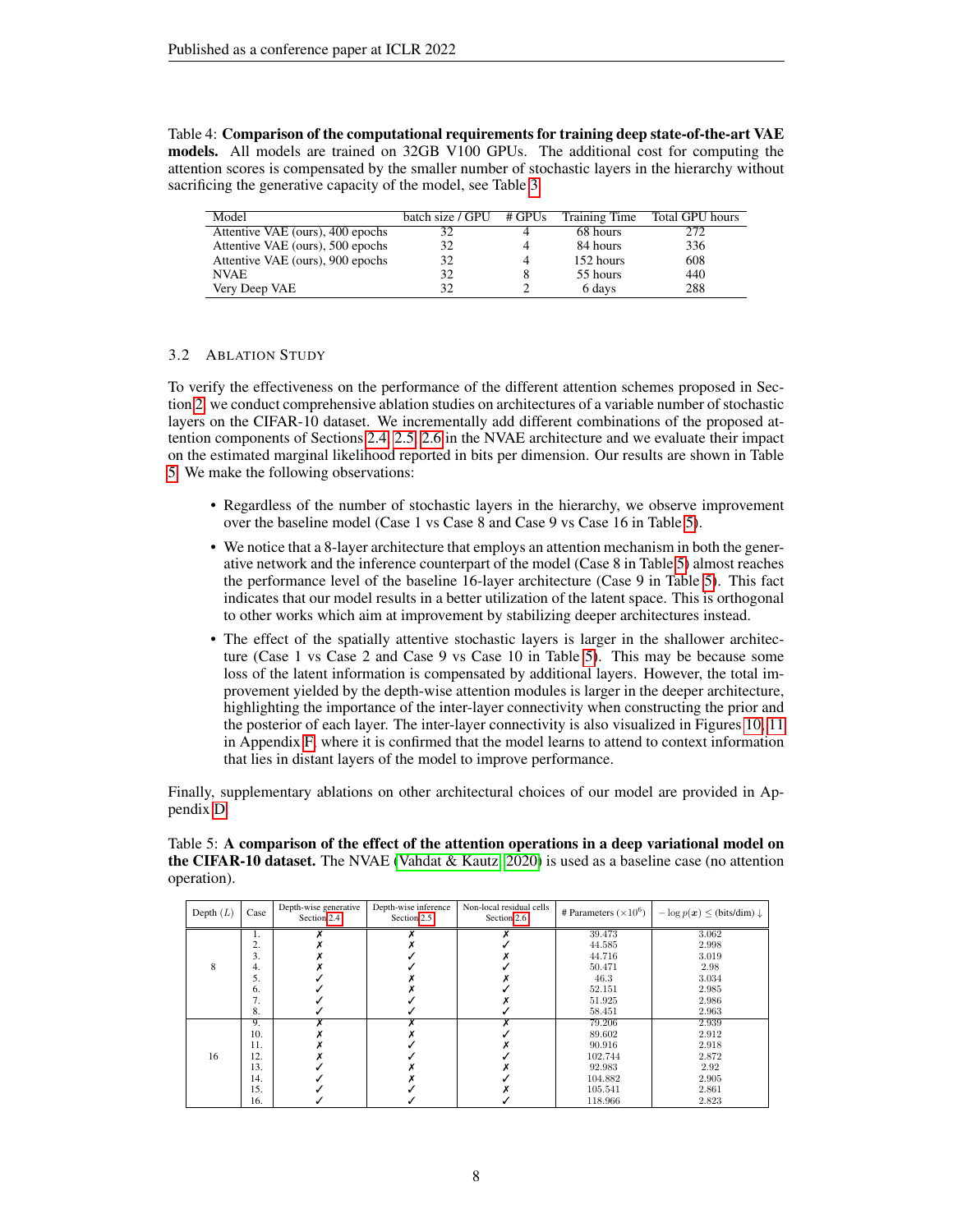## 4 RELATED WORK AND DISCUSSION

Our work builds on recent deep variational autoencoders [\(Vahdat & Kautz, 2020;](#page-11-8) [Child, 2020\)](#page-9-2), which first perform a fully deterministic bottom-up pass followed by a top-down pass involving both stochastic and deterministic features, as first proposed by [Kingma et al.](#page-10-2) [\(2016\)](#page-10-2). This hybrid top-down pass enables fully connected factorizations of the joint prior and posterior distributions, according to which the latent variables of each layer are conditioned on the latent variables of all the layers above in the hierarchy. However, modeling such conditional dependencies relies on local architectures which assume connectivity only between successive layers. We improve on prior work by introducing attention-guided mechanisms to actively discover long-range statistical dependencies in the latent space. We build on top of NVAE (Vahdat  $\&$  Kautz, 2020) to demonstrate our method, but our suggestions are generic and could be applied to deeper and thinner hierarchies such as that of [Child](#page-9-2) [\(2020\)](#page-9-2), or the BIVA hierarchy which extends the deterministic bottom-up pass to latent variables [\(Maaløe et al., 2019\)](#page-11-7). These configurations could further improve the results reported in Tables [2,](#page-6-0) [3.](#page-6-1) Moreover, the proposed model is amenable to other tools for improved variational inference such as the use of an autoregressive posterior (or prior) distribution [\(Kingma et al., 2016\)](#page-10-2), a second-stage ancenstral sampling by an auxiliary VAE that learns the aggregated posterior (Dai  $\&$ [Wipf, 2019\)](#page-9-9), or regularization techniques that promote congruence between latent representations of the original and transformed inputs [\(Sinha & Dieng, 2021\)](#page-11-5).

Vector Quantized Variational Autoencoders (VQ-VAEs) [\(Oord et al., 2017;](#page-11-14) [Razavi et al., 2019b\)](#page-11-15) learn discrete latent representations. However, the training objective of these models does not formally constitute a lower bound on the marginal log-likelihood. Although VQ-VAEs have exhibited high-quality generative capability on high-resolution images, they base their performance on fully autoregressive PixelCNN priors [\(Van Den Oord et al., 2016\)](#page-12-2) which render them too slow to sample from in case of large latent spaces. Most related to ours is the work of [Esser et al.](#page-9-10) [\(2021\)](#page-9-10). The authors use a fully autoregressive transformer in the latent space. However, they manage to handle low-dimensional latent spaces, leading to log-likelihoods infererior to that of [Razavi et al.](#page-11-15) [\(2019b\)](#page-11-15). Scaling this model to larger latent spaces, by leveraging the decomposed, attention-guided latent hierarchy proposed in this work could be an interesting future research direction.

Several works on generative modeling leverage self-attention mechanisms [\(Parmar et al., 2018;](#page-11-13) [Chen](#page-9-7) [et al., 2018;](#page-9-7) [2020;](#page-9-3) [Child et al., 2019\)](#page-9-6). However, these models are autoregressive, yielding conditional per-pixel distributions, and apply attention in the pixel space. Therefore, as already discussed, they are slow to sample from. Our work has log-likelihood performance comparable to that of these works, while using a non-autoregressive data distribution. The work of [Tulsiani & Gupta](#page-11-16) [\(2021\)](#page-11-16) uses a transformer-based encoder to learn pixel distributions conditioned on a small set of observed pixel values at arbitrary locations. Diffusion models [\(Ho et al., 2019;](#page-10-15) [Kingma et al., 2021\)](#page-10-16) can be viewed as VAEs and achieve impressive generative quality. However, similarly to the autoregressive models, sampling from them requires multiple network evaluations. Morever, their performance when trained with data augmentation [\(Kingma et al., 2021\)](#page-10-16) can be similar to that of deep regularized VAEs [\(Sinha & Dieng, 2021\)](#page-11-5). Finally, the work by [Zhang et al.](#page-12-3) [\(2019\)](#page-12-3) boosts GANs by incorporating non-local blocks [\(Wang et al., 2018\)](#page-12-0) in the generator and the discriminator.

Future research includes investigating the effect of the proposed depth-wise attention mechanism on ResNet architectures for different tasks and efficient attention approximations specific to deep variational inference.

## 5 CONCLUSION

We have presented deep attentive VAE, the first attention-driven framework for variational inference in deep probabilistic models. We argue that the expressivity of current deep probabilistic models can be improved by selectively prioritizing statistical dependencies between latent variables that are potentially distant from each other. We introduced a scalable factorized attention scheme that first discovers intra-layer correlations, succeeded by inter-layer attention operations. Moreover, the generative model is allowed to query its posterior counterpart based on the available latent information to identify the data-dependent representations most informative for inference. We extensively evaluated the proposed architecture on multiple public datasets and showed that our model outperforms all existing deep VAEs, while requiring significantly less training time.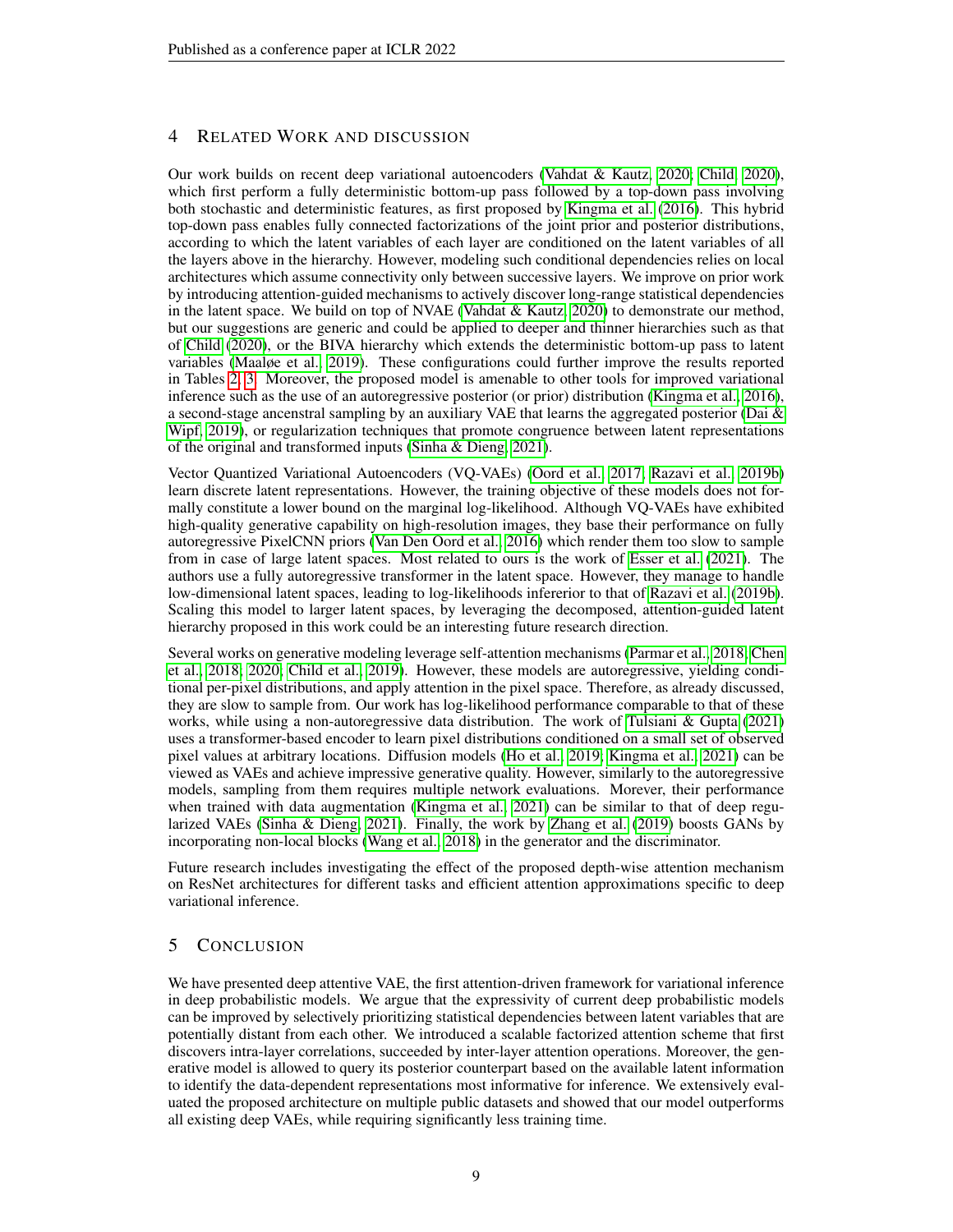To aid reproducibility of the results and methods presented in our paper, we made source code to reproduce the main results of the paper publicly available, including detailed instructions; see our github page: [https://github.com/ifiaposto/Deep\\_Attentive\\_VI](https://github.com/ifiaposto/Deep_Attentive_VI).

## 6 ACKNOWLEDGEMENTS

We thank anonymous reviewers for their careful reading of our manuscript and their thoughtful comments and suggestions that helped us improve the quality of the paper. We also thank Christos Louizos for helpful pointers to prior works on VAEs, Katerina Fragkiadaki for helpful discussions on generative models and attention mechanisms for computer vision tasks, Andrej Risteski for insightful conversations on approximate inference, and Jeremy Cohen for his remarks on a late draft of this work. We are also very grateful to Radium Cloud for granting us access to computing infrastructure that enabled us to scale up our experiments. This material is based upon work supported by the Defense Advanced Research Projects Agency under award number FA8750-17-2-0130, and by the National Science Foundation under grant number 2038612. The first author acknowledges support from the Alexander Onassis Foundation and from A. G. Leventis Foundation. The second author is supported by the National Science Foundation Graduate Research Fellowship Program under Grant No. DGE1745016 and DGE2140739. Any opinions, findings, and conclusions or recommendations expressed in this material are those of the author(s) and do not necessarily reflect the views of the National Science Foundation.

## **REFERENCES**

- <span id="page-9-4"></span>Jimmy Lei Ba, Jamie Ryan Kiros, and Geoffrey E Hinton. Layer normalization. *arXiv preprint arXiv:1607.06450*, 2016.
- <span id="page-9-5"></span>Thomas Bachlechner, Bodhisattwa Prasad Majumder, Huanru Henry Mao, Garrison W Cottrell, and Julian McAuley. Rezero is all you need: Fast convergence at large depth. In *Conference on Uncertainty in Artificial Intelligence (UAI)*, 2021.
- <span id="page-9-1"></span>Yuri Burda, Roger B. Grosse, and Ruslan Salakhutdinov. Importance weighted autoencoders. In *International Conference on Learning Representations (ICLR)*, 2016.
- <span id="page-9-3"></span>Mark Chen, Alec Radford, Rewon Child, Jeffrey Wu, Heewoo Jun, David Luan, and Ilya Sutskever. Generative pretraining from pixels. In *International Conference on Machine Learning (ICML)*, 2020.
- <span id="page-9-0"></span>Xi Chen, Diederik P. Kingma, Tim Salimans, Yan Duan, Prafulla Dhariwal, John Schulman, Ilya Sutskever, and Pieter Abbeel. Variational lossy autoencoder. In *International Conference on Learning Representations (ICLR)*, 2017.
- <span id="page-9-7"></span>Xi Chen, Nikhil Mishra, Mostafa Rohaninejad, and Pieter Abbeel. Pixelsnail: An improved autoregressive generative model. In *International Conference on Machine Learning (ICML)*, 2018.
- <span id="page-9-2"></span>Rewon Child. Very deep vaes generalize autoregressive models and can outperform them on images. In *International Conference on Learning Representations (ICLR)*, 2020.
- <span id="page-9-6"></span>Rewon Child, Scott Gray, Alec Radford, and Ilya Sutskever. Generating long sequences with sparse transformers. *arXiv preprint arXiv:1904.10509*, 2019.
- <span id="page-9-8"></span>Krzysztof Choromanski, Valerii Likhosherstov, David Dohan, Xingyou Song, Andreea Gane, Tamas Sarlos, Peter Hawkins, Jared Davis, Afroz Mohiuddin, Lukasz Kaiser, et al. Rethinking attention with performers. In *International Conference on Learning Representations (ICLR)*, 2021.
- <span id="page-9-9"></span>Bin Dai and David Wipf. Diagnosing and enhancing vae models. In *International Conference on Learning Representations (ICLR)*, 2019.
- <span id="page-9-10"></span>Patrick Esser, Robin Rombach, and Bjorn Ommer. Taming transformers for high-resolution image synthesis. In *Proceedings of the IEEE/CVF Conference on Computer Vision and Pattern Recognition (CVPR)*, 2021.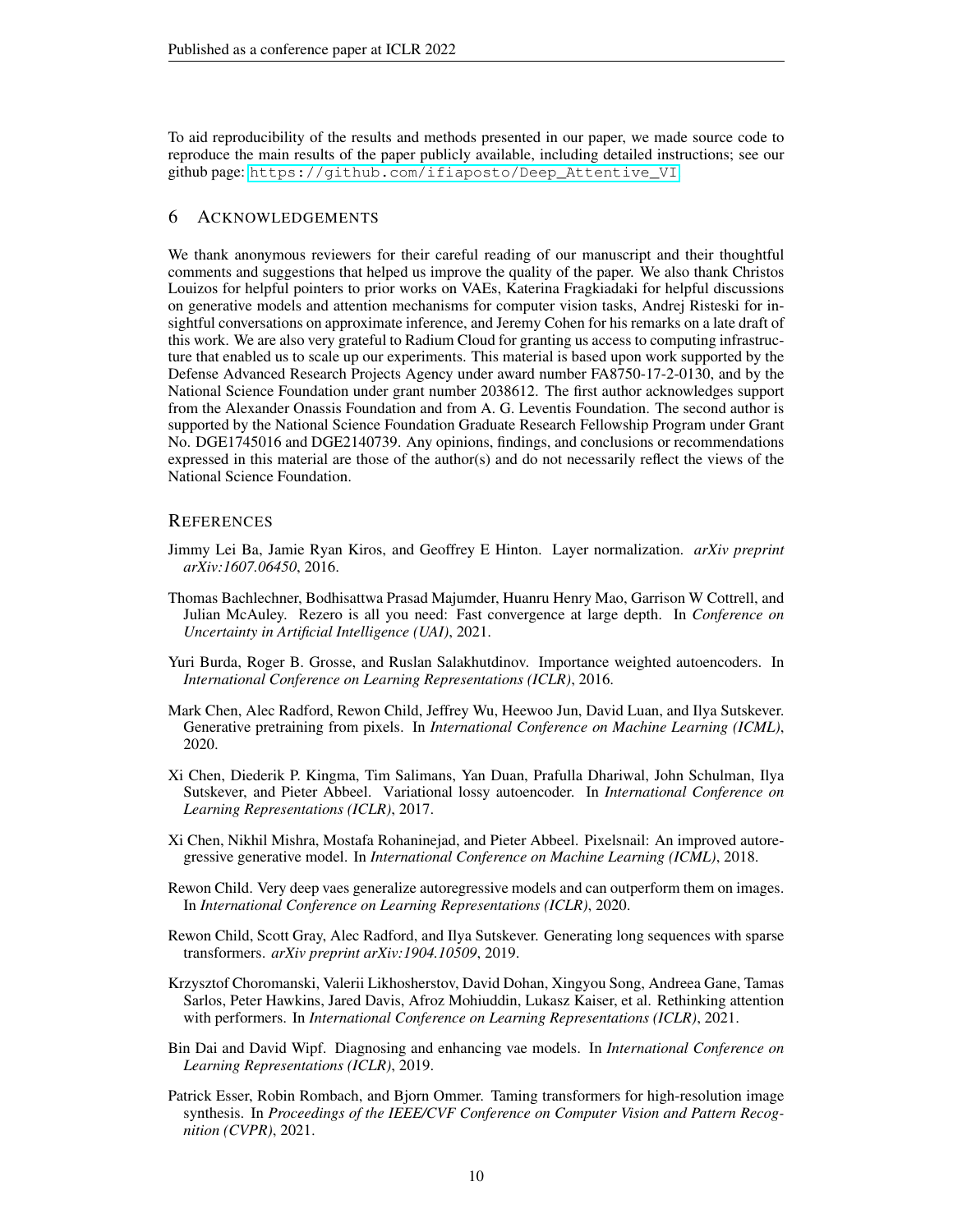- <span id="page-10-13"></span>Karol Gregor, Frederic Besse, Danilo Jimenez Rezende, Ivo Danihelka, and Daan Wierstra. Towards conceptual compression. In *Advances in Neural Information Processing Systems (NeurIPS)*, 2016.
- <span id="page-10-5"></span>Ishaan Gulrajani, Kundan Kumar, Faruk Ahmed, Adrien Ali Taïga, Francesco Visin, David Vázquez, and Aaron C. Courville. PixelVAE: A latent variable model for natural images. In *International Conference on Learning Representations (ICLR)*, 2017.
- <span id="page-10-7"></span>Kaiming He, Xiangyu Zhang, Shaoqing Ren, and Jian Sun. Deep residual learning for image recognition. In *Proceedings of the IEEE/CVF Conference on Computer Vision and Pattern Recognition (CVPR)*, 2016a.
- <span id="page-10-8"></span>Kaiming He, Xiangyu Zhang, Shaoqing Ren, and Jian Sun. Identity mappings in deep residual networks. In *European conference on computer vision (ECCV)*, 2016b.
- <span id="page-10-6"></span>Dan Hendrycks and Kevin Gimpel. Gaussian error linear units (gelus). *arXiv preprint arXiv:1606.08415*, 2016.
- <span id="page-10-15"></span>Jonathan Ho, Ajay Jain, and Pieter Abbeel. Denoising diffusion probabilistic models. In *Advances in Neural Information Processing Systems (NeurIPS)*, 2019.
- <span id="page-10-1"></span>Matthew D. Hoffman, David Blei, Chong Wang, and John Paisley. Stochastic variational inference. *Journal of Machine Learning Research*, 14(5), 2013.
- <span id="page-10-12"></span>Yoon Kim, Sam Wiseman, Andrew Miller, David Sontag, and Alexander Rush. Semi-amortized variational autoencoders. In *International Conference on Machine Learning (ICML)*, 2018.
- Diederik P. Kingma and Jimmy Ba. Adam: A method for stochastic optimization. In *International Conference on Learning Representations (ICLR)*, 2014.
- <span id="page-10-0"></span>Diederik P. Kingma and Max Welling. Auto-encoding variational Bayes. In *International Conference on Learning Representations (ICLR)*, 2014.
- <span id="page-10-2"></span>Diederik P. Kingma, Tim Salimans, Rafal Jozefowicz, Xi Chen, Ilya Sutskever, and Max Welling. Improved variational inference with inverse autoregressive flow. In *Advances in Neural Information Processing Systems (NeurIPS)*, 2016.
- <span id="page-10-16"></span>Diederik P. Kingma, Tim Salimans, Ben Poole, and Jonathan Ho. Variational diffusion models. *arXiv preprint arXiv:2107.00630*, 2021.
- <span id="page-10-14"></span>Alex Krizhevsky, Geoffrey Hinton, et al. Learning multiple layers of features from tiny images. In *Citeseer*, 2009.
- <span id="page-10-10"></span>Brenden M Lake, Ruslan Salakhutdinov, and Joshua B Tenenbaum. One-shot learning by inverting a compositional causal process. In *Advances in Neural Information Processing Systems (NeurIPS)*, 2013.
- <span id="page-10-9"></span>Yann LeCun, Léon Bottou, Yoshua Bengio, and Patrick Haffner. Gradient-based learning applied to document recognition. *Proceedings of the IEEE*, 86, 1998.
- <span id="page-10-3"></span>Yingzhen Li and Richard E Turner. R\'enyi divergence variational inference. In *Advances in Neural Information Processing Systems (NeurIPS)*, 2016.
- Ilya Loshchilov and Frank Hutter. SGDR: Stochastic gradient descent with warm restarts. In *International Conference on Learning Representations (ICLR)*, 2017.
- <span id="page-10-4"></span>James Lucas, George Tucker, Roger B Grosse, and Mohammad Norouzi. Don't blame the elbo! a linear vae perspective on posterior collapse. In *Advances in Neural Information Processing Systems (NeurIPS)*, 2019.
- <span id="page-10-11"></span>Xuezhe Ma, Chunting Zhou, and Eduard Hovy. MAE: Mutual posterior-divergence regularization for variational autoencoders. In *International Conference on Learning Representations (ICLR)*, 2019.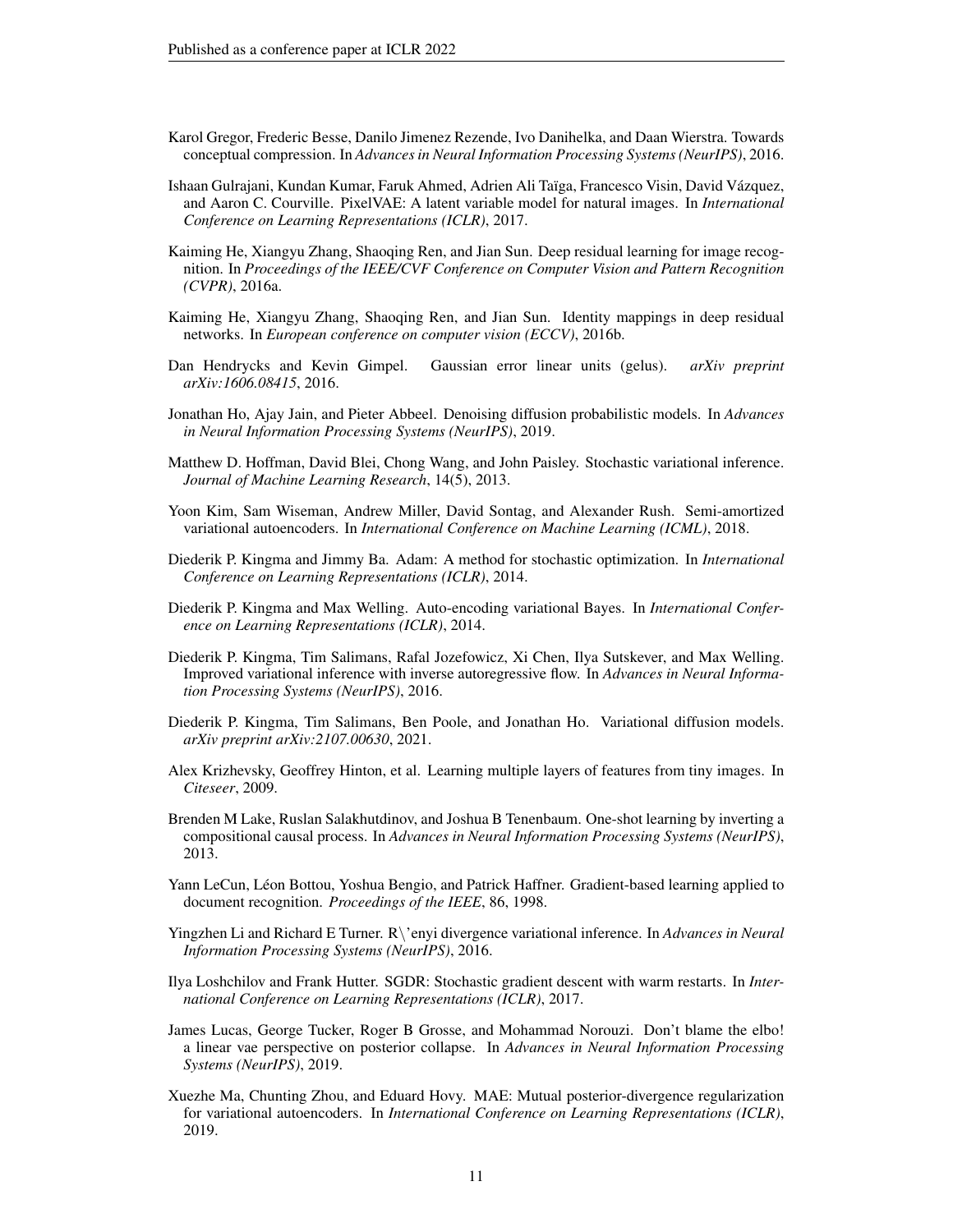- <span id="page-11-7"></span>Lars Maaløe, Marco Fraccaro, Valentin Liévin, and Ole Winther. BIVA: A very deep hierarchy of latent variables for generative modeling. In *Advances in Neural Information Processing Systems (NeurIPS)*, 2019.
- <span id="page-11-3"></span>Vaden Masrani, Tuan Anh Le, and Frank Wood. The thermodynamic variational objective. In *Advances in Neural Information Processing Systems (NeurIPS)*, 2019.
- <span id="page-11-14"></span>Aaron van den Oord, Oriol Vinyals, and Koray Kavukcuoglu. Neural discrete representation learning. 2017.
- <span id="page-11-0"></span>John Paisley, David Blei, and Michael Jordan. Variational bayesian inference with stochastic search. In *International Conference on Machine Learning (ICML)*, 2012.
- <span id="page-11-13"></span>Niki Parmar, Ashish Vaswani, Jakob Uszkoreit, Lukasz Kaiser, Noam Shazeer, Alexander Ku, and Dustin Tran. Image transformer. In *International Conference on Machine Learning (ICML)*, 2018.
- Prajit Ramachandran, Barret Zoph, and Quoc V Le. Searching for activation functions. *arXiv preprint arXiv:1710.05941*, 2017.
- <span id="page-11-4"></span>Ali Razavi, Aäron Van Den Oord, Ben Poole, and Oriol Vinyals. Preventing posterior collapse with delta-vaes. In *International Conference on Learning Representations (ICLR)*, 2019a.
- <span id="page-11-15"></span>Ali Razavi, Aäron Van Den Oord, and Oriol Vinyals. Generating diverse high-fidelity images with vq-vae-2. In *Advances in Neural Information Processing Systems (NeurIPS)*, 2019b.
- <span id="page-11-2"></span>Danilo Rezende and Shakir Mohamed. Variational inference with normalizing flows. In *International conference on machine learning (ICML)*, 2015.
- <span id="page-11-1"></span>Danilo Jimenez Rezende, Shakir Mohamed, and Daan Wierstra. Stochastic backpropagation and approximate inference in deep generative models. In *International Conference on Machine Learning (ICML)*, 2014.
- <span id="page-11-12"></span>Jason Tyler Rolfe. Discrete variational autoencoders. In *International Conference on Learning Representations (ICLR)*, 2017.
- <span id="page-11-10"></span>Hossein Sadeghi, Evgeny Andriyash, Walter Vinci, Lorenzo Buffoni, and Mohammad H Amin. Pixelvae++: Improved pixelvae with discrete prior. *arXiv preprint arXiv:1908.09948*, 2019.
- Tim Salimans and Diederik P. Kingma. Weight normalization: A simple reparameterization to accelerate training of deep neural networks. In *Advances in Neural Information Processing Systems (NeurIPS)*, 2016.
- <span id="page-11-9"></span>Tim Salimans, Andrej Karpathy, Xi Chen, and Diederik P. Kingma. Pixelcnn++: Improving the pixelcnn with discretized logistic mixture likelihood and other modifications. In *International Conference on Learning Representations (ICLR)*, 2017.
- <span id="page-11-5"></span>Samarth Sinha and Adji B Dieng. Consistency regularization for variational auto-encoders. In *Advances in Neural Information Processing Systems (NeurIPS)*, 2021.
- <span id="page-11-6"></span>Casper Kaae Sønderby, Tapani Raiko, Lars Maaløe, Søren Kaae Sønderby, and Ole Winther. Ladder variational autoencoders. In *Advances in Neural Information Processing Systems (NeurIPS)*, 2016.
- <span id="page-11-11"></span>Jakub Tomczak and Max Welling. Vae with a vampprior. In *International Conference on Artificial Intelligence and Statistics (AISTATS)*, 2018.
- <span id="page-11-16"></span>Shubham Tulsiani and Abhinav Gupta. Pixeltransformer: Sample conditioned signal generation. In *International Conference on Machine Learning (ICML)*, 2021.
- <span id="page-11-8"></span>Arash Vahdat and Jan Kautz. NVAE: A deep hierarchical variational autoencoder. In *Advances in Neural Information Processing Systems (NeurIPS)*, 2020.